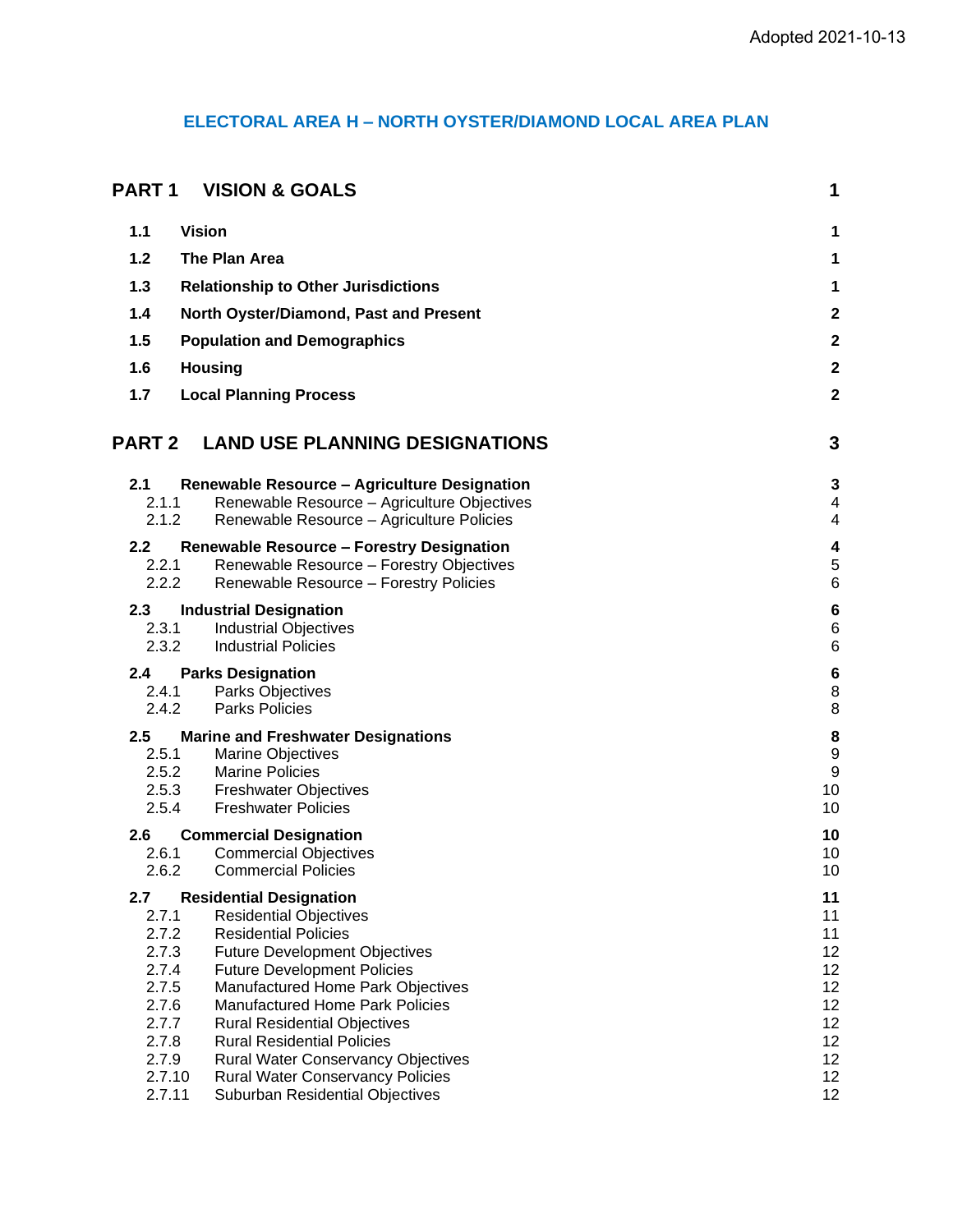| 2.7.12                          | Suburban Residential Policies                                                                | 12 <sup>°</sup> |
|---------------------------------|----------------------------------------------------------------------------------------------|-----------------|
| 2.8                             | <b>Settlement Nodes</b>                                                                      | 13              |
| $2.9^{\circ}$<br>2.9.1<br>2.9.2 | <b>Roads and Servicing</b><br>Roads and Servicing Objectives<br>Roads and Servicing Policies | 13<br>13<br>13  |
| 2.10<br>2.10.1                  | <b>Temporary Use Designations</b><br><b>Temporary Use Policies</b>                           | 14<br>14        |
|                                 |                                                                                              | 14              |
| 2.11                            | Heritage                                                                                     |                 |
|                                 | <b>PART 3 IMPLEMENTATION AND EVALUATION</b>                                                  | 15              |
| 3.1                             | Monitoring and Review of the Plan                                                            | 15              |
| 3.2                             | <b>Performance Measures</b>                                                                  | 15              |
|                                 | <b>LIST OF TABLES</b>                                                                        | 17              |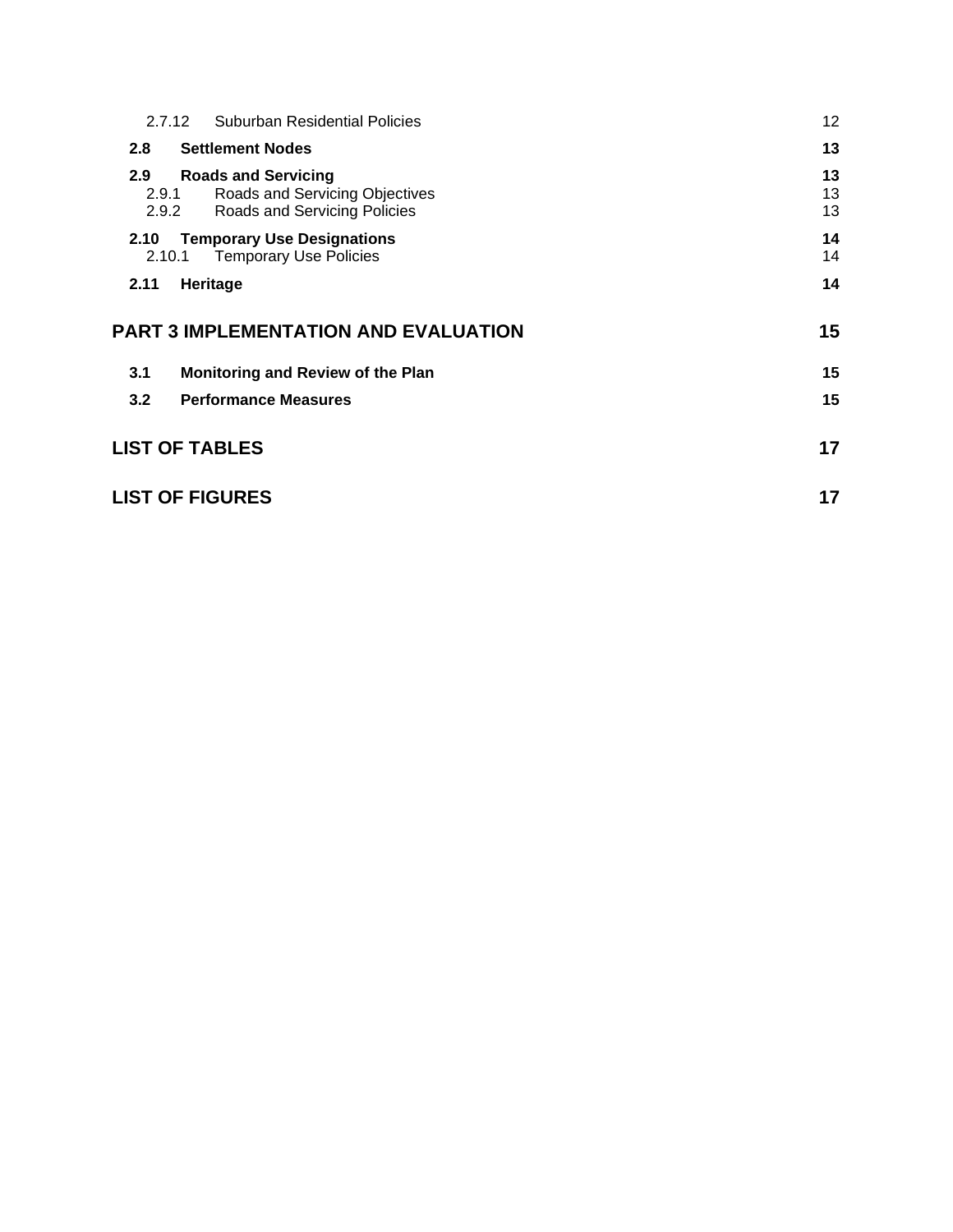# <span id="page-2-0"></span>**PART 1 VISION & GOALS**

### <span id="page-2-1"></span>**1.1 Vision**

The vision statement in the Cowichan Valley Regional District (CVRD) Official Community Plan for the Electoral Areas (OCP) describes the Cowichan Valley as the regional board imagines it in the year 2050:

*The Cowichan Valley in 2050 enjoys a vibrant, diverse and sustainable economy, natural environment and society in a resilient community that has adapted effectively to climatic, technological and other change.*

This regional vision represents a composite of the separate vision statements included in each of the former official community plans for the CVRD's electoral areas and villages. One of these is the North Oyster/Diamond community's vision for its future within the CVRD:

*North Oyster/Diamond is an enhanced rural residential community with a supported agricultural community and reliable potable water, where residents wish to retain the rural character and protect their quality of life, natural environment and recreational lands.*

### <span id="page-2-2"></span>**1.2 The Plan Area**

The plan area includes all of electoral area H of the Cowichan Valley Regional District within the southeast quadrant of Vancouver Island. Encompassing approximately 8,217 hectares (ha) or 20,304 acres (ac) of land area and 49 ha (121 ac) of water area, the plan area is one of two northern electoral areas in the Cowichan Valley Regional District.

The local plan area is bound on the south by the Town of Ladysmith and electoral area G, on the east by Stuart Channel, and on the north and west by the Regional District of Nanaimo.

## <span id="page-2-3"></span>**1.3 Relationship to Other Jurisdictions**

The regional district recognizes the planning and management responsibilities of other government agencies and encourages those agencies to exercise their specific mandates to the greatest extent possible as they pertain to the plan area. In this respect, the OCP acknowledges the following documents, which abut the plan area:

- The Ladysmith Official Community Plan adopted by the Town of Ladysmith
- The Ladysmith Harbour Crown Foreshore Plan administered by the Province
- The Electoral Area A (Cassidy, Cedar, Wellington) Official Community Plan adopted by the Regional District of Nanaimo.

The North Oyster/Diamond local area plan (LAP) aims to complement the goals and objectives of these documents, where possible.

With respect to certain matters over which the Regional District has no jurisdiction, but which are believed to be of community interest, this plan will articulate broad objectives but not specific policies.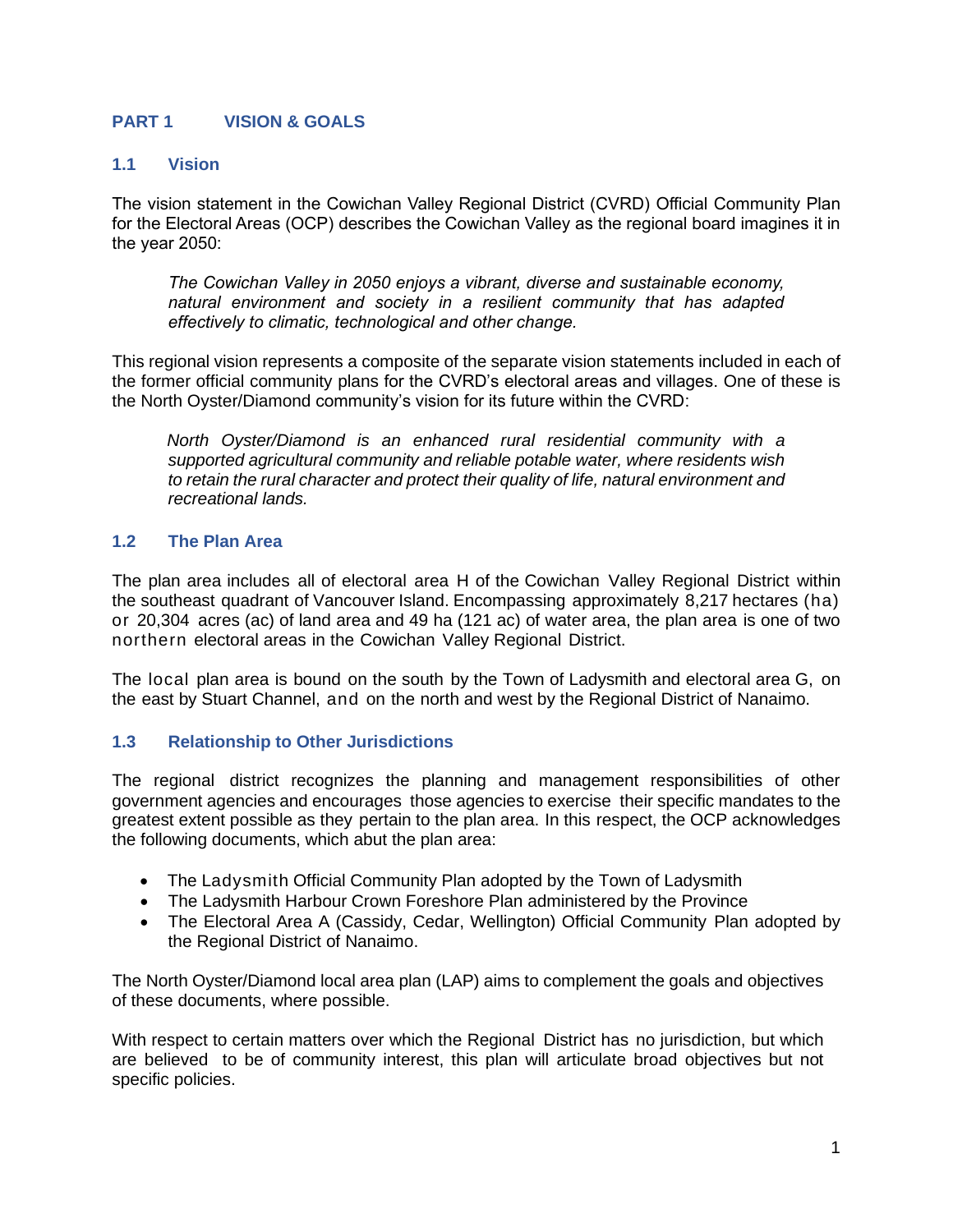# <span id="page-3-0"></span>**1.4 North Oyster/Diamond, Past and Present**

*To be considered in the modernization.*

# <span id="page-3-1"></span>**1.5 Population and Demographics**

The OCP includes the harmonized population, housing and employment projections from all LAPs in Appendix I. The Modernized Official Community Plan for the Electoral Areas (MOCP) and LAPs will include regional, sub-regional and electoral area projections. These projections are an important consideration in the development of LAPs.

## <span id="page-3-2"></span>**1.6 Housing**

Existing housing projections are included in the OCP as Appendix I. Housing projections will be updated concurrently with population and employment projections.

# <span id="page-3-3"></span>**1.7 Local Planning Process**

The OCP involved a harmonization of individual official community plans for each of the electoral areas. This OCP includes a LAP per electoral area in Schedule B.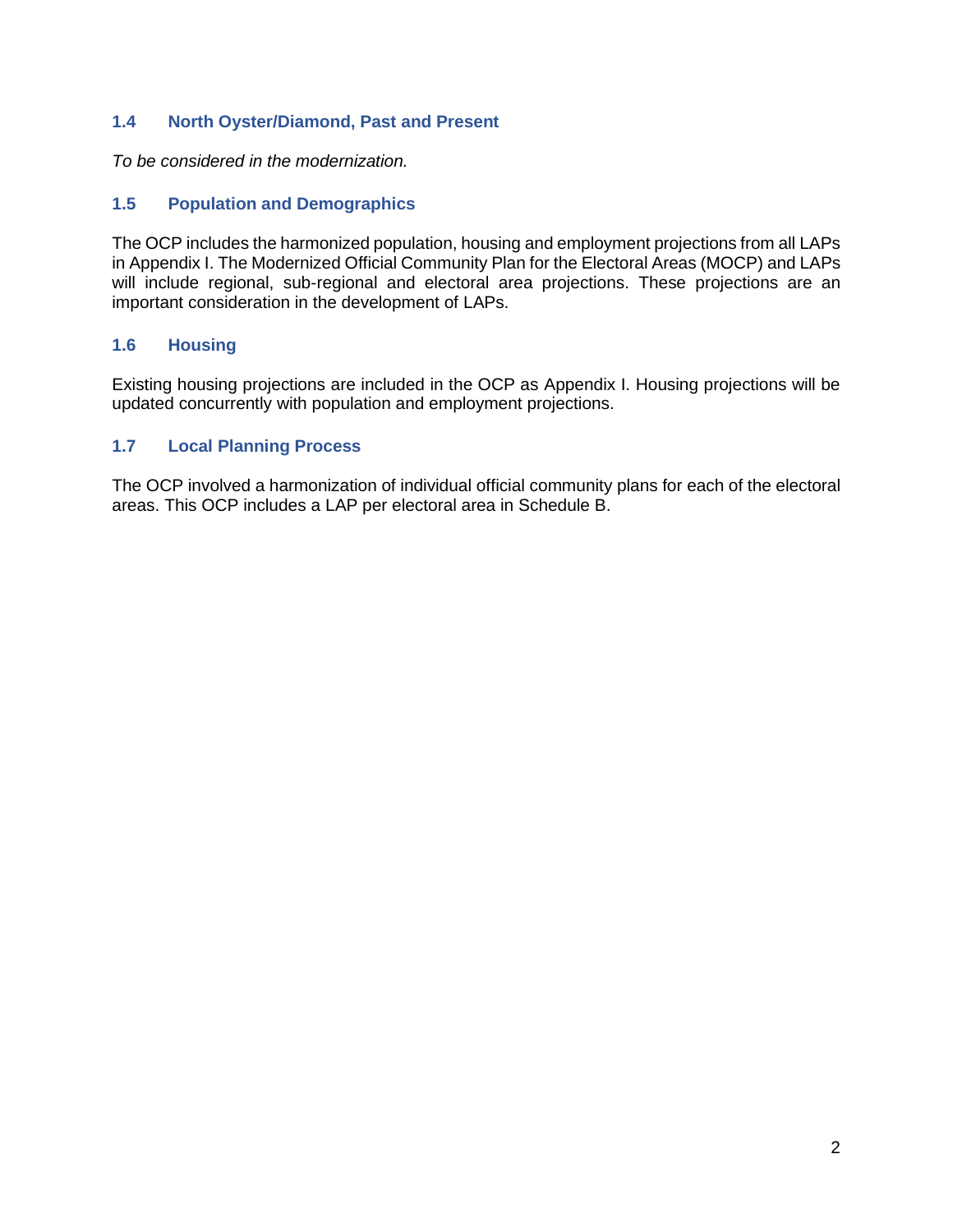# <span id="page-4-0"></span>**PART 2 LAND USE PLANNING DESIGNATIONS**

All future development must be consistent with the objectives and policies of the OCP and the area H North Oyster/Diamond LAP. The regional land use designations are intended to reflect electoral area and regional commitments and aspirations. Both the regional designations and the LAP designations should be considered.

Except as shown on the Land Use Designation maps (see Schedule L, LH1 map series), land use designations generally follow parcel boundaries, and though not shown on the maps, the land use designations extend to the centre line of adjacent roads. Where land use designations split parcels, the boundary will be considered approximate.

Symbol Legend:

- Designations in both the OCP, Part 4 and area H North Oyster/Diamond LAP.
- Designations in the OCP, Part 4.
	- › Designations in the area H North Oyster/Diamond LAP
- Renewable Resource Agriculture
- Renewable Resource Forestry
- **Industrial**
- Parks
- Marine
- **Freshwater**
- **Commercial**
- **Residential** 
	- › Future Development
	- › Manufactured Home Park
	- › Rural Residential
	- › Rural Water Conservancy
	- Suburban Residential
- Settlement Nodes
- Roads and Servicing
- Temporary Use
- Heritage

The draft OCP introduced the Parks designation and applies it to park lands.

## <span id="page-4-1"></span>**2.1 Renewable Resource – Agriculture Designation**

The Cowichan Valley has one of the warmest climates in Canada and some of the most diverse and fertile soils, suited to a wide variety of agricultural enterprises. Agriculture is an important sector of the economy and essential to the rural ambience and beauty of the landscape. A primary goal of this LAP is to protect agricultural resource lands and the agricultural industry. Lands designated as Renewable Resource – Agriculture include areas with potential for a wide range of agricultural production and include land in the Agricultural Land Reserve (ALR) as shown on DH1.1 Agricultural Land Reserve – Area H. The Agriculture designation is also intended to support the agricultural sector by accommodating supplemental employment opportunities, home-based businesses and value-added opportunities to maintain the viability of farm businesses.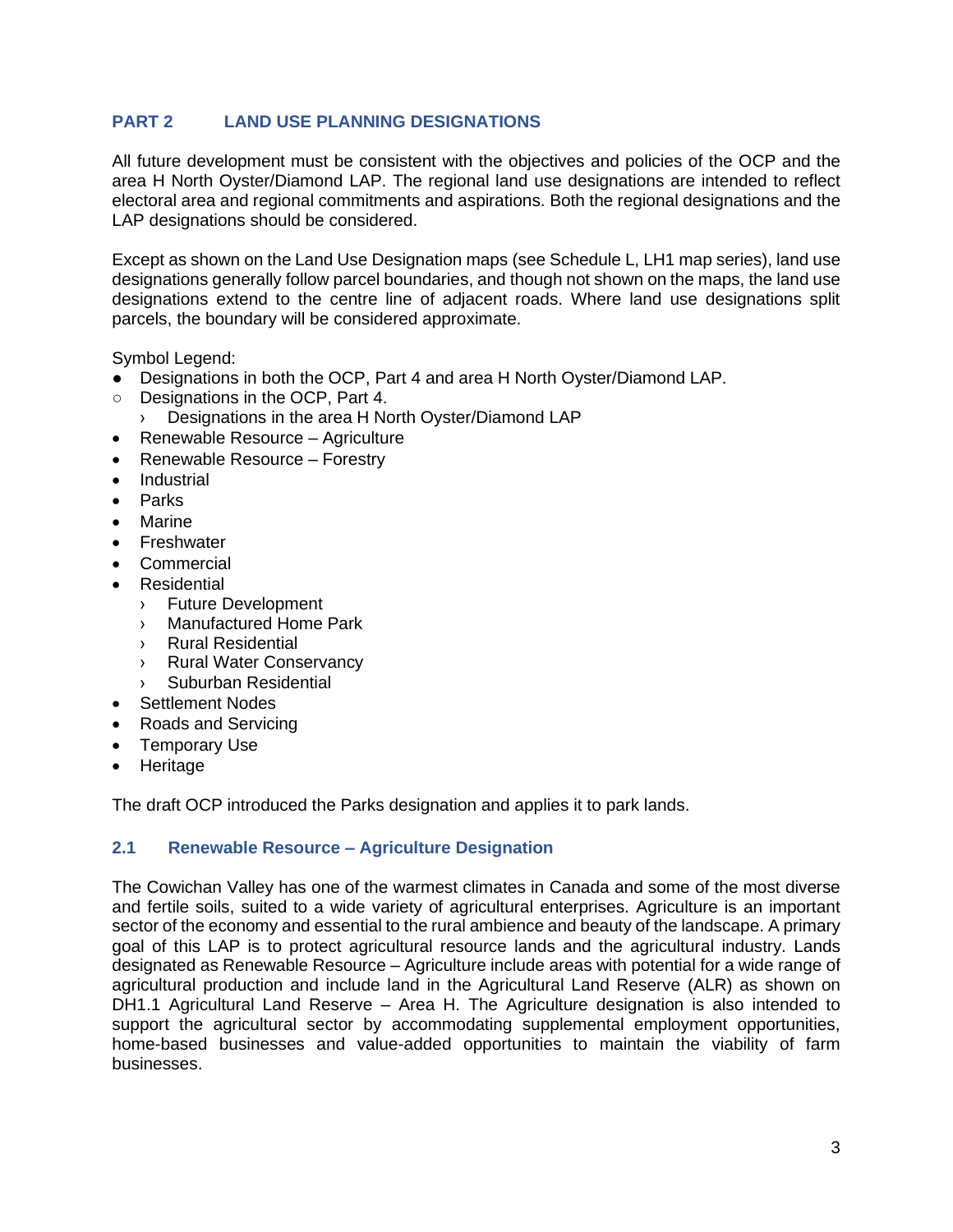Agriculture has long been an important element in the community of North Oyster/Diamond. Agricultural activities, whether large or small scale, are a major element in the rural lifestyle so cherished by community members. The ALR covers much of the agricultural land base in electoral area H. The availability of water is the most severe limiting factor to agriculture in the local plan area. When irrigation is used it leads to significant increases in the quantity and diversity of crops that may be grown.

### Renewable Resource – Agriculture Designation

The Agriculture designation objectives and policies are intended to complement OCP Agriculture objectives and policies and may be reduced during review to eliminate duplication.

### <span id="page-5-0"></span>2.1.1 Renewable Resource – Agriculture Objectives

1. Improve and extend access to market for local foods, ensuring that residents and visitors are able to buy food locally.

#### <span id="page-5-1"></span>2.1.2 Renewable Resource – Agriculture Policies

The regional board: *Draft proposed content to be considered.*

### <span id="page-5-2"></span>**2.2 Renewable Resource – Forestry Designation**

The Renewable Resource – Forestry designation is intended to accommodate forest management and other resource land uses. (See Figure 2–1 Area H Forest Management Lands) This LAP seeks to protect forest lands for their long-term value and to limit urban and rural sprawl. This is a continuation of CVRD policies that have, for several decades, aimed to protect the forest resource from development pressures. Each past OCP adopted for the local plan area has recognized the importance of the forest resource as a renewable resource, even with the cyclical nature of the forest industry, the history of ownership, changes to provincial policy and private sector applications to develop forest lands.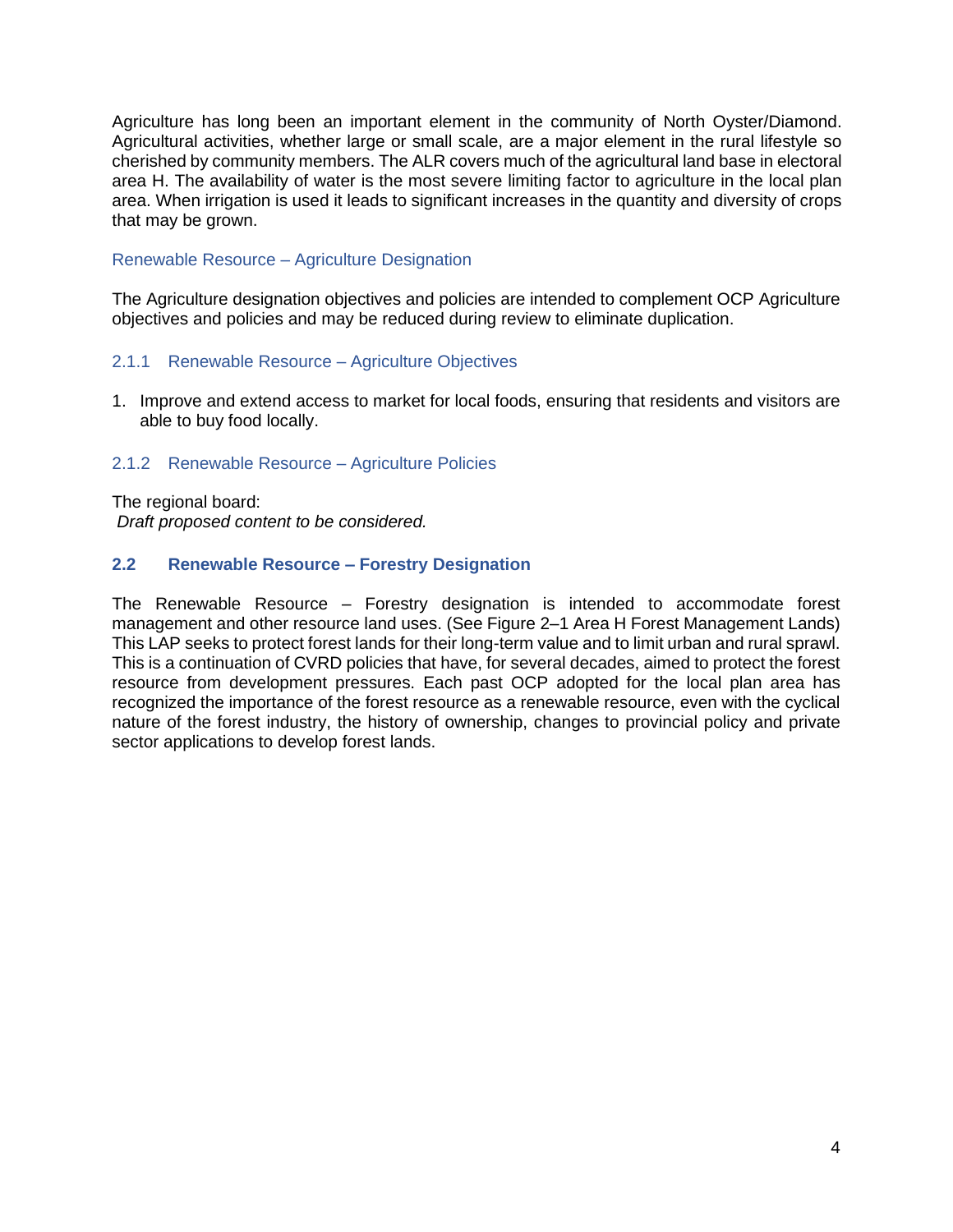<span id="page-6-1"></span>



#### Renewable Resource – Forestry Designation

The Forestry designation is intended to accommodate forest management and other resource land uses such as mineral and aggregate resource extraction.

### <span id="page-6-0"></span>2.2.1 Renewable Resource – Forestry Objectives

- 1. Encourage the Province to
	- a. require the utilization of woodlots in a manner that will generate the greatest net benefit for the local community;
	- b. ensure good conservation practices during mining operations so as not to prejudice the long-term renewable resource potential of the area;
	- c. engage in site rehabilitation and reclamation of damaged landscapes for subsequent productive use; and
	- d. manage renewable resource lands under their jurisdiction in a manner complementary to the ecological, water resource and recreational needs of the community.
- 2. Minimize conflicts between mineral extraction activities and adjacent land and water uses.
- 3. Protect potential for outdoor recreation in forested uplands for future generations.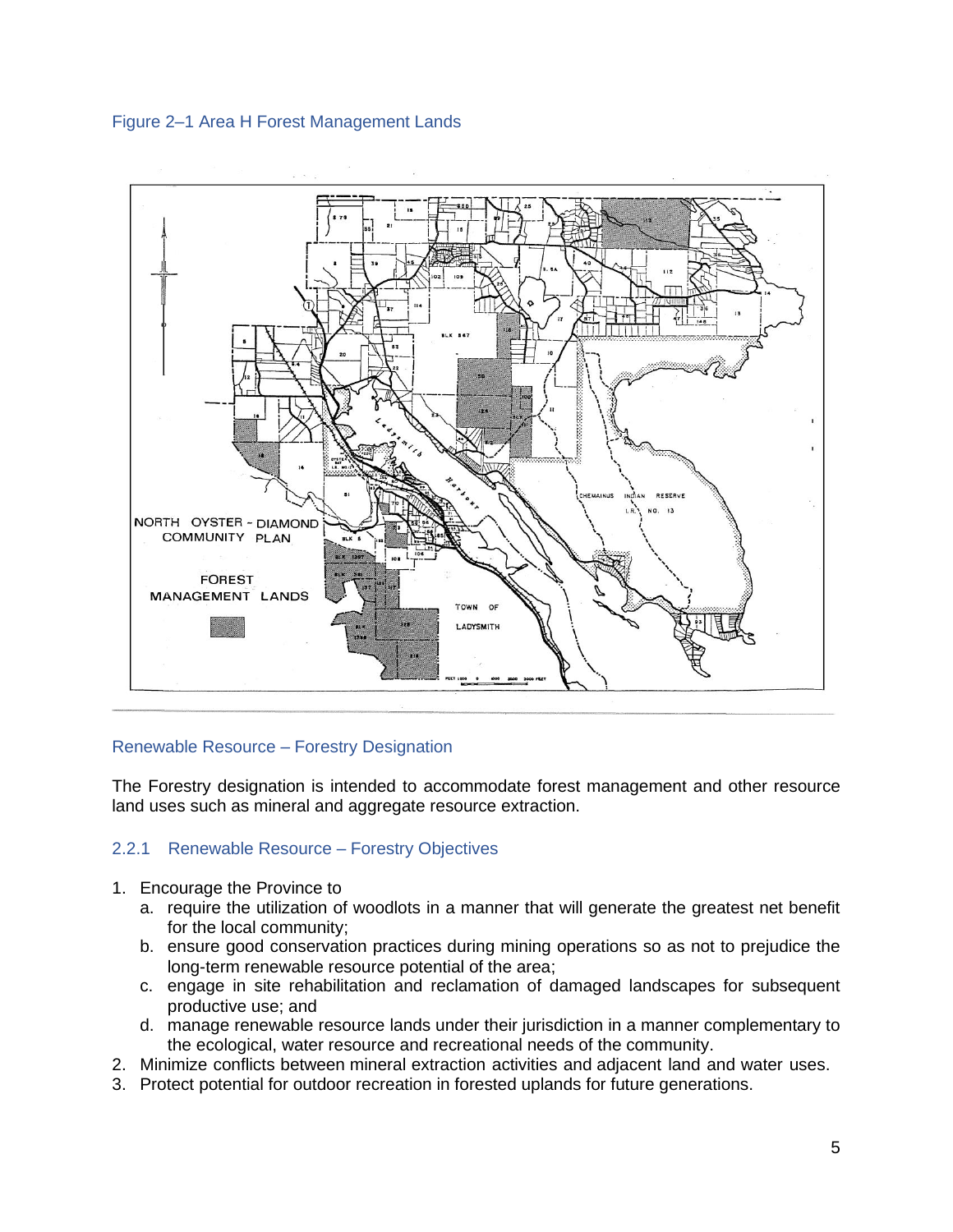- 4. Support the provincial ecological reserves at Woodley Range and the Ladysmith Bog near Priest and Long Lakes.
- 5. Support the protection of ecologically sensitive lands in the vicinity of these ecological reserves.
- 6. Encourage sustainable forestry practices.
- 7. Forestry or mining related structures and buildings or the storage or machinery on lands within the Forestry designation should be designed and sited to minimize noise and visual and environmental impacts.

### <span id="page-7-0"></span>2.2.2 Renewable Resource – Forestry Policies

The regional board:

- 1. Supports subordinate uses of outdoor recreational activities without permanent structures and residential, agricultural and horticultural uses.
- 2. Does not support re-designation or rezoning of forestry lands to support residential development.

### <span id="page-7-1"></span>**2.3 Industrial Designation**

There is a very limited supply of industrial land in the plan area. That which does exist is located adjacent to the Trans-Canada Highway or near the head of Ladysmith Harbour. It is a major concern from a local point of view that North Oyster/Diamond should remain primarily a rural residential, agricultural and recreational area. While some increase in light industrial activity should be permitted, any major heavy industrial growth should be concentrated in already established areas, such as the Town of Ladysmith. The plan considers two zones, Light and Heavy Industrial, for future zoning.

#### Industrial Designation

The Industrial designation is intended for limited light industrial uses and one heavy industrial use that may enhance local character by providing employment opportunities within the community.

#### <span id="page-7-2"></span>2.3.1 Industrial Objectives

1. Encourage the continuation and growth of small-scale light industrial activities in locations that do not have a negative impact on the natural environment, in particular groundwater.

## <span id="page-7-3"></span>2.3.2 Industrial Policies

The regional board:

1. Discourages heavy industrial development that would erode the present rural residential, agricultural and recreational character of the plan area.

## <span id="page-7-4"></span>**2.4 Parks Designation**

There are numerous parks in the local plan area, and the CVRD actively encourages additional acquisitions as suitable lands become available (See Figure 2–2 Area H Parks). As the population continues to grow, a high priority will be placed on the maintenance of existing parks and trails and the acquisition of new ones, including trail linkages.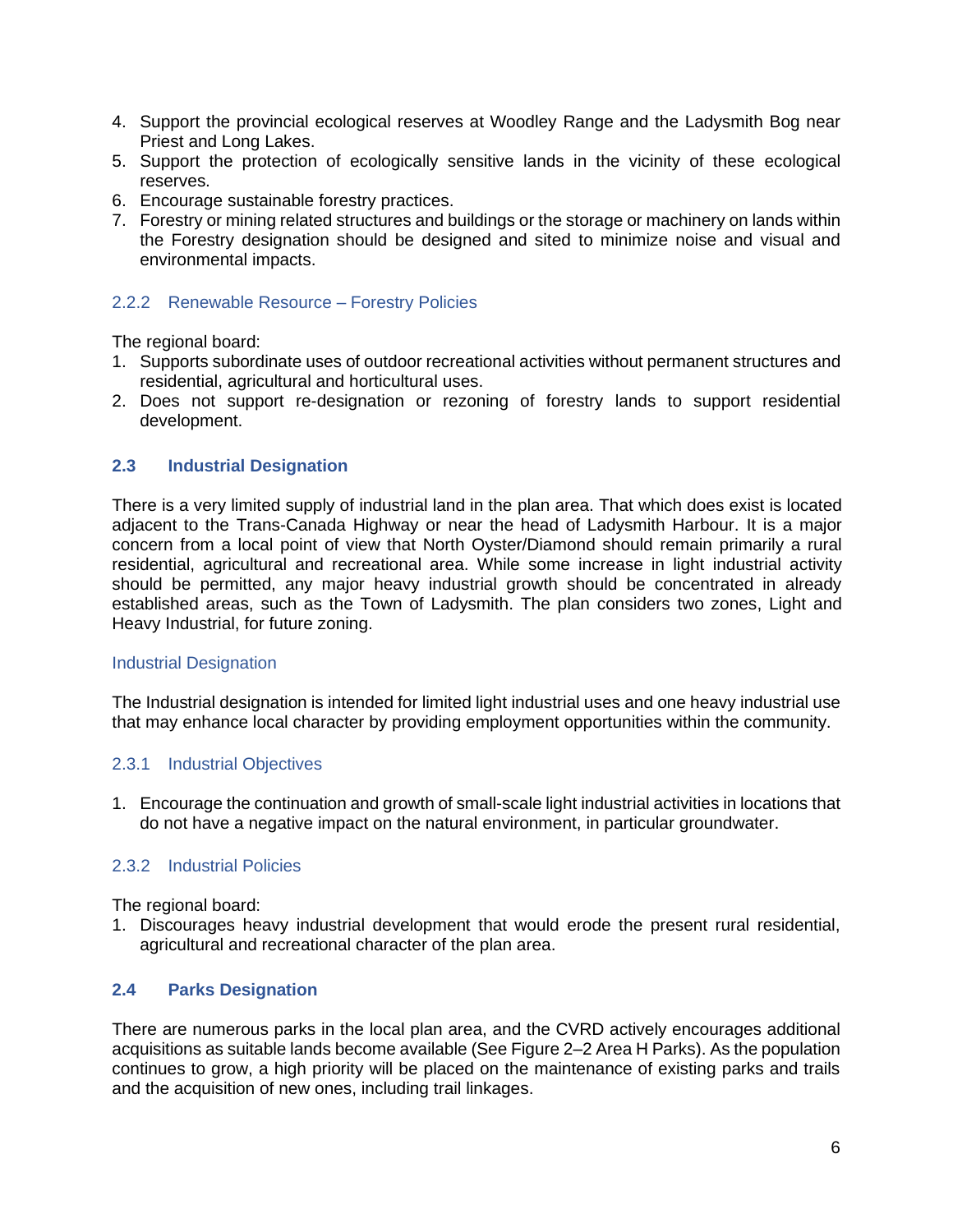Parks, trails and institutional uses are generally compatible with any designation of the community plan. The final determination of where a park, trail or institutional use will be located is a function of land being available, the type of use it is and the area of population it will serve.

Parks can be smaller neighbourhood parks for active outdoor recreational opportunities, linear corridor parks for trail connectivity or larger nature parks that generally have passive outdoor use.

Additionally, there are two provincial parks in the local plan area.

## <span id="page-8-0"></span>Figure 2–2 Area H Parks

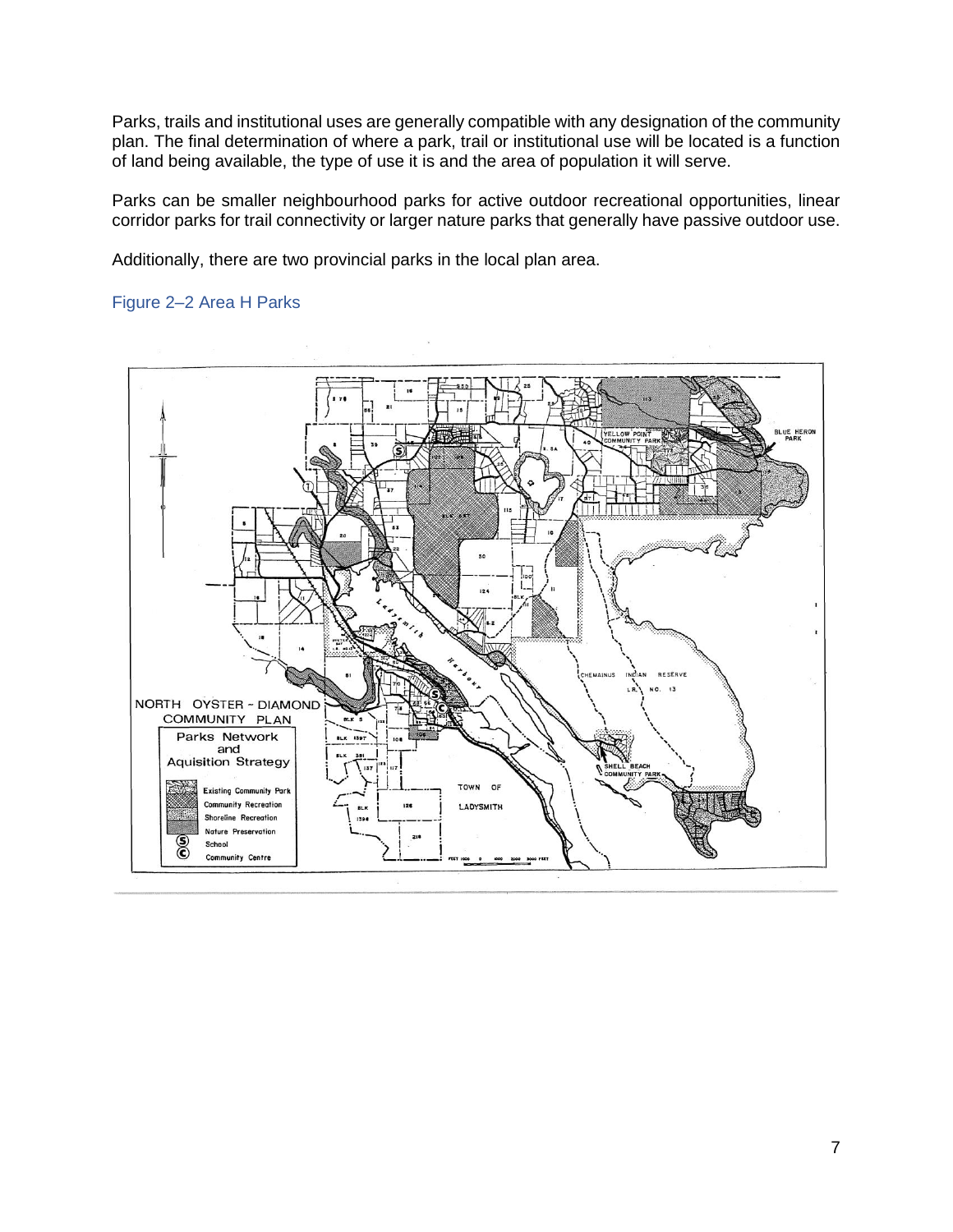### Parks Designation

The Parks designation is intended to ensure a strategic and planned approach to the acquisition and maintenance of parks and trails by using the full suite of tools available to the CVRD to acquire parkland and trails.

## <span id="page-9-0"></span>2.4.1 Parks Objectives

- 1. Maximize opportunities for recreation and active living and recognize them as being essential to personal health, strong families and healthy communities.
- 2. Provide a diverse range of recreational opportunities.
- 3. Improve pedestrian and cycling linkages and beach access.
- 4. Develop a 20-year community parks and trails master plan to identify existing and future community parks, trails, and walking and cycling paths in the plan area.
- 5. Encourage the Province to upgrade ocean shore dead-end roads.
- 6. Provide beach access to residents.
- 7. Consider parks in all land designations.
- 8. Acquire a shoreline recreation park on the south shore of Ladysmith Harbour to provide linear beach access and permanence to traditional swimming areas.
- 9. Acquire community recreation parks on District Lot (DL) 106 and 109.
- 10. Encourage the Province to facilitate community recreational trails on Woodley Range.
- 11. Develop a nature park within DL 51 adjacent to Bush Creek.
- 12. Consider a children's playground in the Diamond community park.

## <span id="page-9-1"></span>2.4.2 Parks Policies

The regional board:

1. Supports a strategic and planned approach to parks acquisition and maintenance of parks.

## <span id="page-9-2"></span>**2.5 Marine and Freshwater Designations**

There are two water designations in the current local plan area—Freshwater and Marine. A Marine designation is provided as there are objectives and policies in the current plan. These water designations are provided to ensure that lake water is conserved and habitat protected, and that the marine waters are managed and protected to the highest degree possible. The primary purpose of the Freshwater designation is to protect the quality and quantity of water for potential potable water use and the biodiversity of sensitive lake ecosystems.

One of the primary environmental concerns of residents of North Oyster/Diamond is the availability of an adequate year-round potable water supply.

Surface water and groundwater are not independent of one another. For instance, during periods of low rainfall, groundwater flows are essential for recharging rivers and streams. In other cases, surface water charges groundwater reservoirs. This inter-relationship suggests both sources should be managed conjunctively, when possible, since problems may arise when they are not. As summer drought periods lengthen, this matter is increasingly important.

Other environmental concerns of residents include management of wildlife and fish habitat, retention of natural, cultural and recreational areas, and protection of residents and property from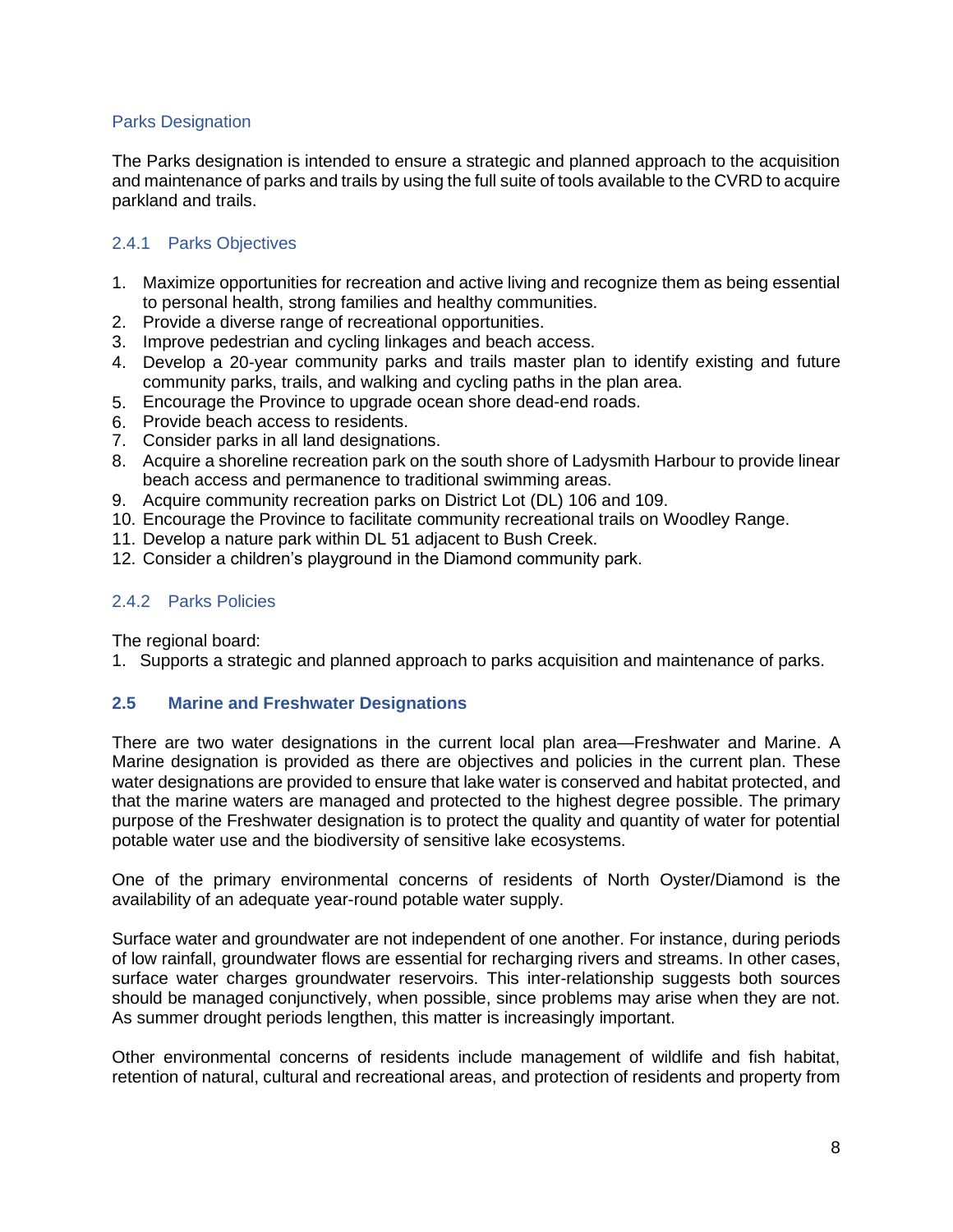hazardous land development. In the marine environment this may include policies to protect from sea level rise.

The coastal shore zone is one of the prime features of the natural environment within the region, and includes recreational beaches, productive shellfish areas, sheltered embayed areas and sensitive estuaries. The sheltered estuaries of Ladysmith Harbour are particularly important salmon habitat and are also important for nature appreciation.

The shore zone is also one of the most desirable areas for residential development, commercial use and industrial activity. The entire shore zone should be considered a valuable public resource. Policies should therefore be intended to enhance the physical, recreational and visual qualities of this area, while at the same time recognizing the demands for development that will be placed on this finite resource in some areas.

## Marine Designation

The harbour and shore zone objectives and policies from the area H plan are included for reference. The Marine designation is intended to protect marine ecosystems, wildlife habitat and species. A marine OCP for electoral areas A, C, D, F, G and H will be developed in the modernization as a separate plan with robust objectives and policies for electoral areas with marine areas.

## Freshwater Designation

The Freshwater designation is intended to protect natural freshwater systems and important groundwater recharge areas including Woodley Range, Cassidy and Bush Creek aquifers and Long Lake, Priest Lake and Michael Lake.

## <span id="page-10-0"></span>2.5.1 Marine Objectives

- 1. Coordinate use of upland and foreshore with Ladysmith Harbour.
- 2. Complement provincial and Islands Trust actions with respect to marine management in Ladysmith Harbour, Evening Cove and Yellow Point shore zone areas.
- 3. Improve management of industrial operations in Ladysmith Harbour including quality of sewage treatment and impacts from dryland log sorting.

## <span id="page-10-1"></span>2.5.2 Marine Policies

The regional board:

- 1. Supports sewage disposal methods that will protect the ecological integrity of Ladysmith Harbour and all watercourses, other marine areas and water bodies.
- 2. Supports requiring an ecological assessment by a qualified environmental professional for subdivision, building construction and removal of vegetation within 15 metres of the sea.
- 3. Supports considering designation of floodplain areas for parks, open space recreation or agriculture.
- 4. Does not support seawalls, fill or other intrusions without a development permit.
- 5. Considers identified floodplains for parks, open space recreation or agriculture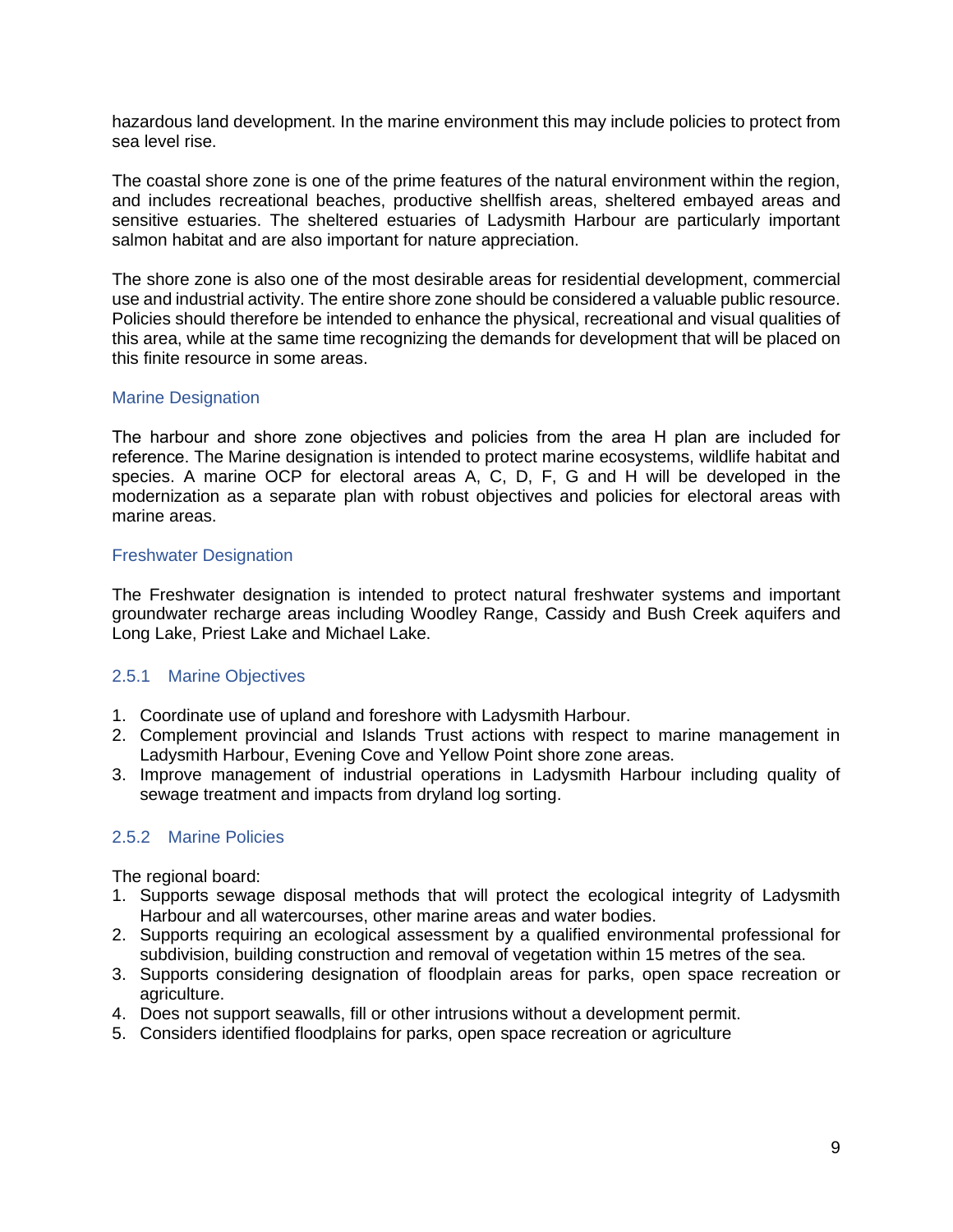## <span id="page-11-0"></span>2.5.3 Freshwater Objectives

- 1. Conserve, manage and protect water supplies including important groundwater recharge areas such as Woodley Range, Cassidy and Bush Creek aquifers and the Long Lake-Priest Lake aquifer for human use and ecosystem health.
- 2. Reduce and prevent potential pollution, sediment and nutrient loading on lakes.
- 3. Protect freshwater ecosystems, wildlife habitat and species.
- 4. Protect land and water areas sensitive to human presence or of historic, scientific or recreational significance.
- 5. Identify floodplains and develop a floodplain bylaw.
- 6. Jointly plan and manage land in and adjacent to the Cassidy aquifer with the Regional District of Nanaimo.
- 7. Protect groundwater supplies.
- 8. Encourage the Province to exercise the precautionary principle in issuance of water rights licenses.
- 9. Encourage the Province to designate Michael, Priest and Long Lakes for non-motorized recreation use only.

## <span id="page-11-1"></span>2.5.4 Freshwater Policies

The regional board:

- 1. Does not support alteration of any watercourse, water body or wetland.
- 2. Supports development which ensures seasonal continuance and reduction of water downstream.
- 3. Discourages development and extensive clearing in groundwater recharge areas.

## <span id="page-11-2"></span>**2.6 Commercial Designation**

The Commercial designation is intended to maintain one generalized approached to commercial planning and four zones to accommodate retail or service commercial or shellfish commercial adjacent to existing commercial areas for residents and tourists. Within the Commercial designation, the implementing zoning bylaw will allow one dwelling unit per parcel, accessory to a commercial use. The four zones implemented in the zoning bylaw are: Local Commercial, Service Commercial, Tourist Recreational Commercial and Shellfish Commercial.

## <span id="page-11-3"></span>2.6.1 Commercial Objectives

- 1. Locate retail or service commercial or shellfish commercial uses in specific locations, isolated from existing commercial areas.
- 2. Locate tourist recreation commercial uses throughout the plan area, on a dispersed basis.
- 3. Maintain Yellow Point as the focal point for tourist recreation.

## <span id="page-11-4"></span>2.6.2 Commercial Policies

The regional board:

*To be considered in the modernization.*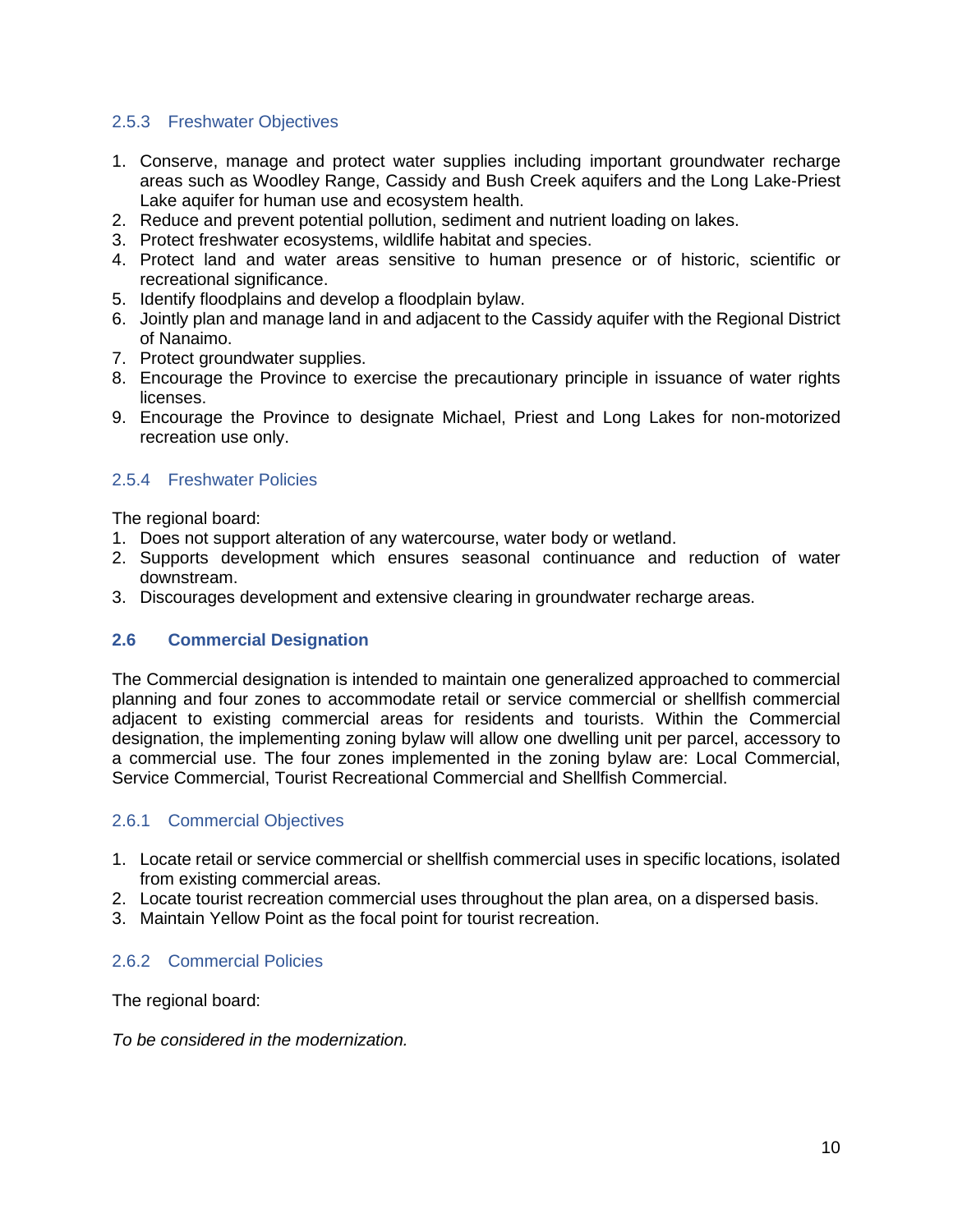# <span id="page-12-0"></span>**2.7 Residential Designation**

There are five Residential designations in the local plan area:

- Future Development
- Manufactured Home Park
- Rural Residential
- Rural Water Conservancy
- Suburban Residential

### Future Development Designation

The Future Development designation is intended for commercial nodes and the residential settlement areas in general proximity to them. This will be considered in the modernization.

#### Manufactured Home Park Designation

The Manufactured Home Park designation recognizes the importance of mobile homes to the range of housing options available in the local plan area.

#### Rural Residential Designation

The Rural Residential designation is intended to accommodate a range of rural lifestyle options and is reasonably accessible to existing community facilities and services.

#### Rural Water Conservancy Designation

The Rural Water Conservancy designation is intended as a special residential designation with provision of public open space and preservation of the natural environment to contribute important groundwater recharge on lands with limited water supplies.

#### Suburban Residential Designation

The Suburban Residential designation is intended to accommodate a wide range of housing and lifestyle options, primarily single-family dwellings.

#### General Residential Objectives and Policies

The following objectives and policies apply to all area H Residential designations.

## <span id="page-12-1"></span>2.7.1 Residential Objectives

1. Infill existing residential zones as the focus for residential development.

## <span id="page-12-2"></span>2.7.2 Residential Policies

The regional board:

1. Encourages community gardens as appropriate.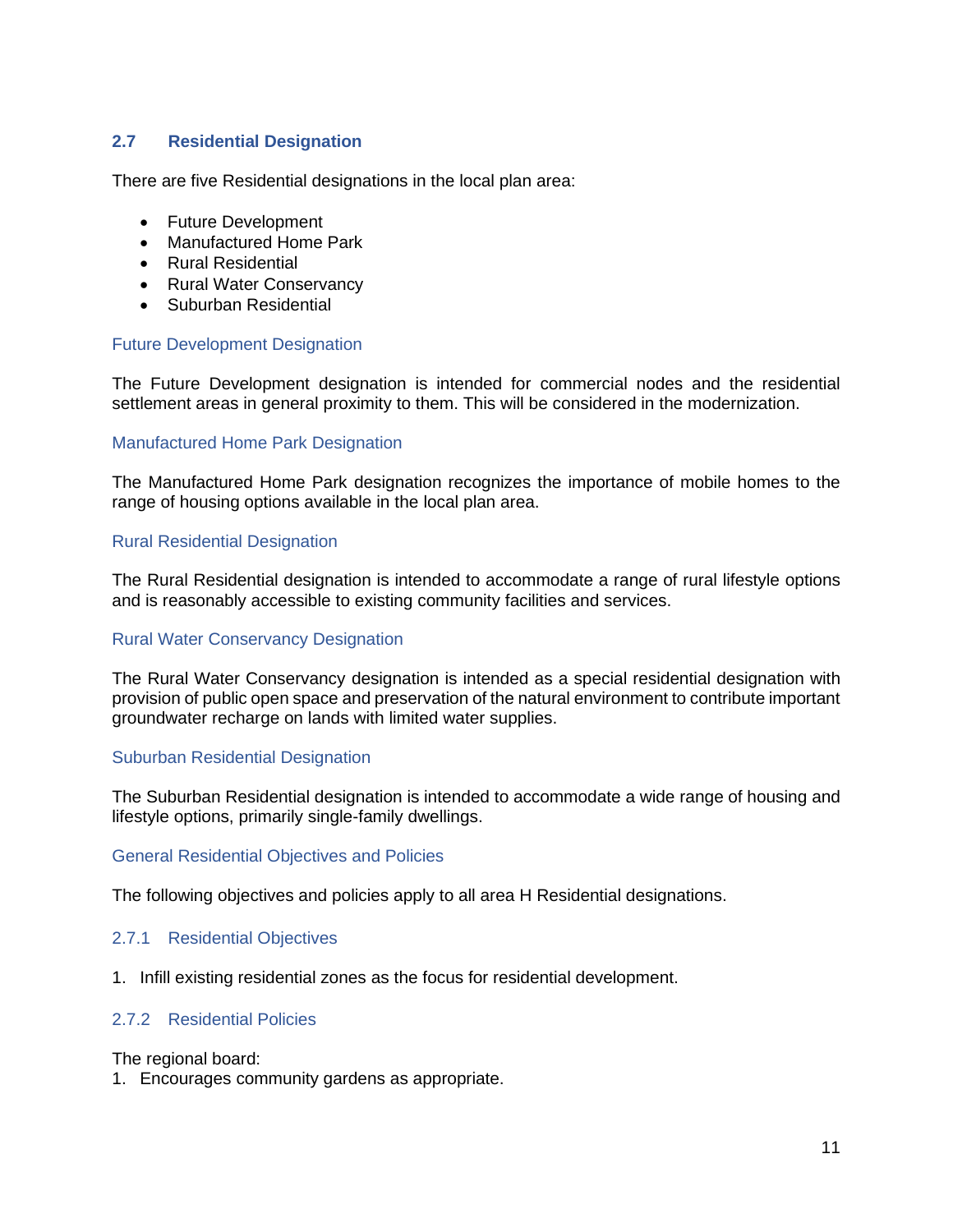## <span id="page-13-0"></span>2.7.3 Future Development Objectives

*To be considered in the modernization.*

<span id="page-13-1"></span>2.7.4 Future Development Policies

*To be considered in the modernization.*

<span id="page-13-2"></span>2.7.5 Manufactured Home Park Objectives

*To be considered in the modernization.*

### <span id="page-13-3"></span>2.7.6 Manufactured Home Park Policies

The regional board:

1. Encourages adequate arrangements for the relocation of tenants, including into housing units within the new development, where redevelopment of a manufactured home park is contemplated.

## <span id="page-13-4"></span>2.7.7 Rural Residential Objectives

- 1. Provide a wide range of housing and rural lifestyle options for various stages of life and different community lifestyles.
- 2. Preserve the rural character of the community.

## <span id="page-13-5"></span>2.7.8 Rural Residential Policies

The regional board:

- 1. Does not support any rural residential designated lands in the ALR.
- 2. Supports comprehensive development with accessibility to institutional and community facilities.
- 3. Does not support community water servicing.

#### <span id="page-13-6"></span>2.7.9 Rural Water Conservancy Objectives

1. Identify limited known water supplies.

#### <span id="page-13-7"></span>2.7.10 Rural Water Conservancy Policies

*To be considered in the modernization.*

#### <span id="page-13-8"></span>2.7.11 Suburban Residential Objectives

1. Provide a wide range of housing and lifestyle options for various stages of life located in close proximity to community facilities.

## <span id="page-13-9"></span>2.7.12 Suburban Residential Policies

*To be considered in the modernization.*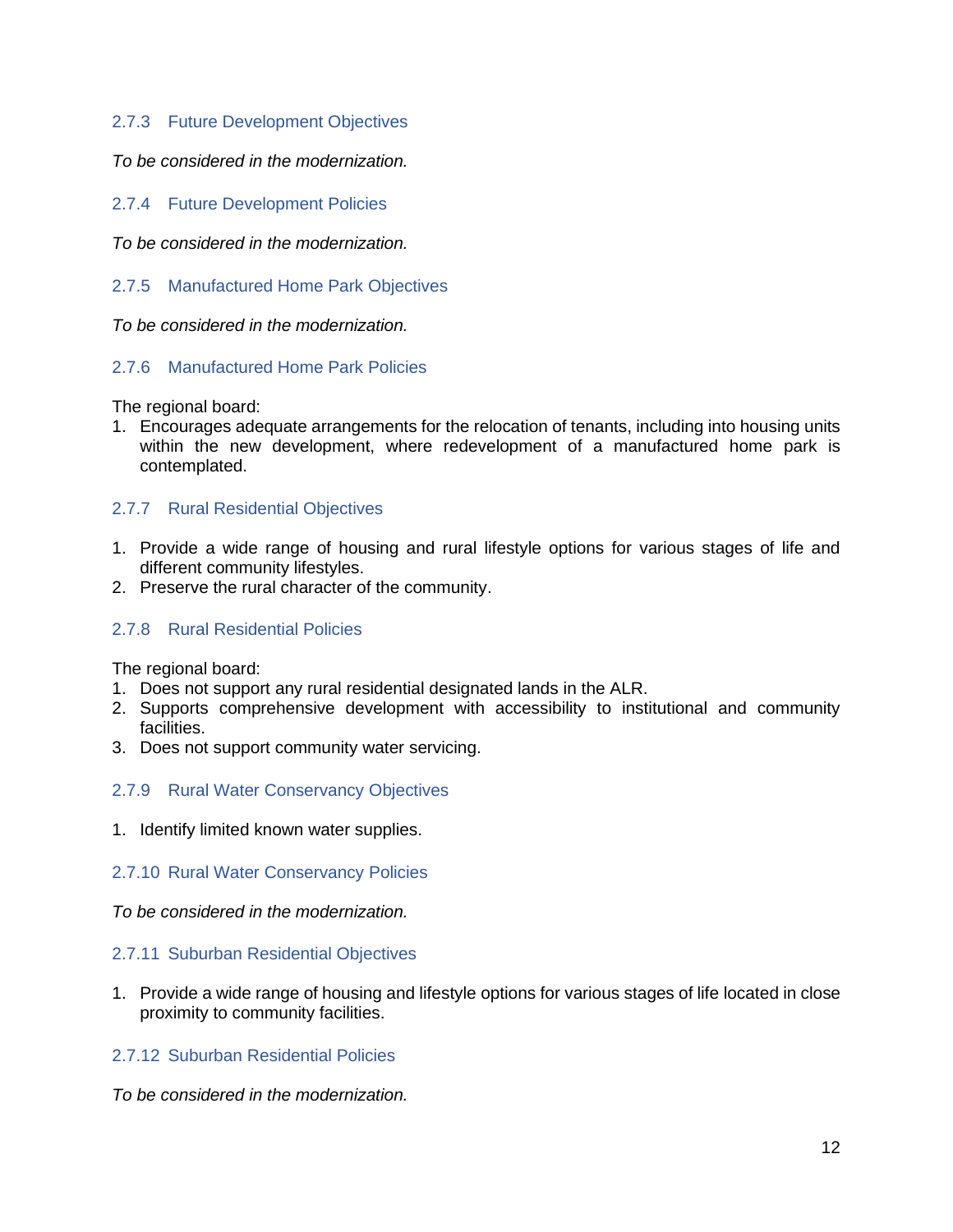## <span id="page-14-0"></span>**2.8 Settlement Nodes**

### Settlement Nodes

There are no settlement nodes identified in area H. The regional centre of Ladysmith is adjacent to area H.

## <span id="page-14-1"></span>**2.9 Roads and Servicing**

#### Roads and Servicing

Specific layout of subdivisions and the road connections within the subdivision are approved by the Provincial Approving Officer of the Ministry of Transportation and Infrastructure as each subdivision phase is approved.

The Roads and Servicing objectives and policies are intended to improve transportation and land use planning. See the OCP for servicing.

## <span id="page-14-2"></span>2.9.1 Roads and Servicing Objectives

- 1. Encourage the Province to
	- a. design and construct roads in a manner that respects the natural landscape, the quality of the environment, and pedestrian and vehicular safety;
	- b. restrict the number of access points onto major roads and arterial roads from commercial development;
	- c. develop active transportation initiatives within the road rights-of-way to ensure the safety of pedestrians, equestrians and cyclists;
	- d. encourage retention of E&N Railway to provide further rail transportation through the community;
	- e. improve shouldering on major roadways;
	- f. monitor the condition of roadways to increase traffic safety, including the Trans-Canada Highway, Cedar Road, Brenton Page Road and Yellow Point Road;
	- g. improve pedestrian access and pedestrian signage to the Trans-Canada Highway in the Diamond area and along portions of Yellow Point Road; and
	- h. improve public access to water areas for recreation and fire protection.
- 2. Recognize Ladysmith Harbour as a focus for water transportation.
- 3. Remove floating debris in Ladysmith Harbour.

## <span id="page-14-3"></span>2.9.2 Roads and Servicing Policies

The regional board:

- 1. Discourages residential development along major network roads.
- 2. Encourages residential access along local roads.
- 3. Encourages off-road pathways separated from existing road surfaces and within the road right-of-way.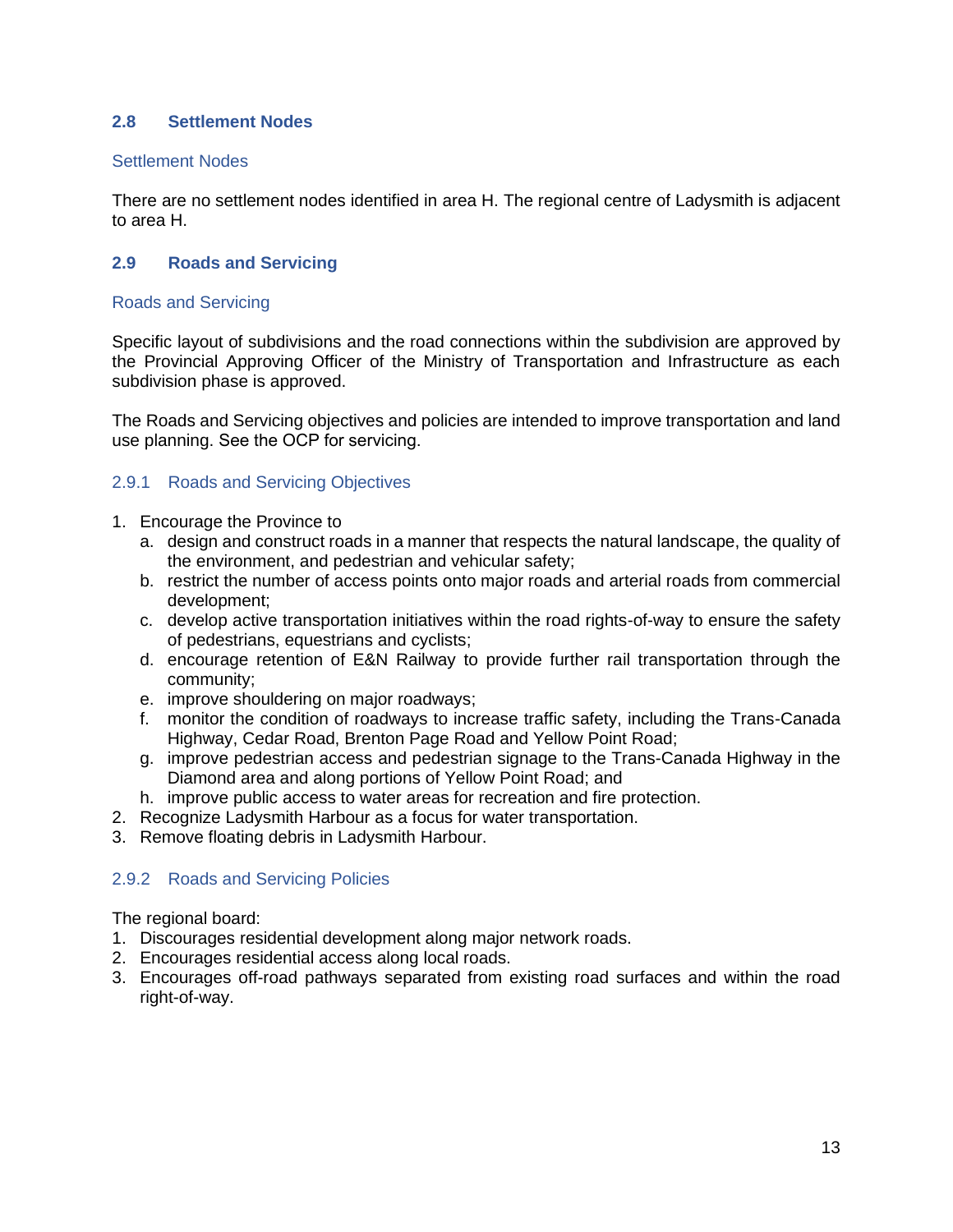# <span id="page-15-0"></span>**2.10 Temporary Use Designations**

#### Temporary Use Designations

Lands designated for Temporary Use designations are intended to ensure that temporary uses have a beneficial aspect for the community and that they have little or no negative effect upon residential uses or the natural environment. Agriculture and Forestry designations may have temporary uses. Temporary Use designations may be considered for commercial uses in any designation.

## <span id="page-15-1"></span>2.10.1 Temporary Use Policies

The regional board:

- 1. Supports within areas designated Agriculture or Forestry temporary uses with the following conditions:
	- a. there is little or no demonstrated effect on neighbouring residential or agricultural uses or the natural environment; and
	- b. a bond or other security may be required to ensure compliance with the permit conditions.
- 2. Supports within areas designated Forestry the establishment of temporary asphalt batch plants, logging camps, temporary camp employee accommodation and temporary small-scale sawmill operations including the preparation of logs, fence posts, shakes, shake blocks, poles and firewood.
- 3. Supports within any plan designation temporary commercial uses with the following conditions:
	- a. there is community benefit; and
	- b. adverse impacts are mitigated.

## <span id="page-15-2"></span>**2.11 Heritage**

#### **Heritage**

There are currently no designations currently in area H. There are four potential sites identified for a register:

- 1. *Coffin Point*: This site is recognized to have old First Nations burial grounds, which are of cultural and historical significance.
- 2. *North Oyster Community Centre*
- 3. *Diamond Community Hall*
- 4. *Diamond Theater*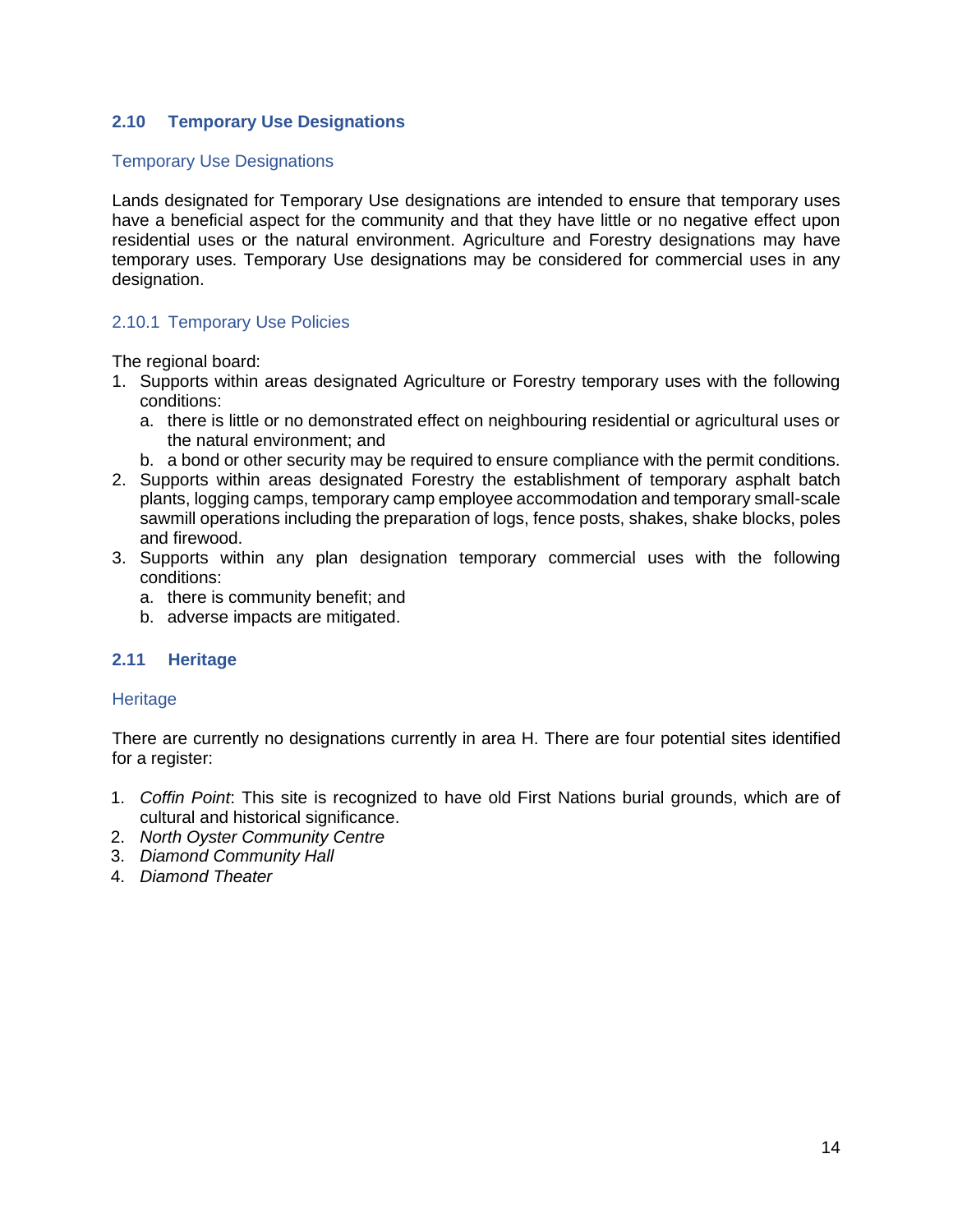# <span id="page-16-0"></span>**PART 3 IMPLEMENTATION AND EVALUATION**

## <span id="page-16-1"></span>**3.1 Monitoring and Review of the Plan**

*To be considered in the modernization.*

#### <span id="page-16-2"></span>**3.2 Performance Measures**

This section provides a means by which to measure the success of the OCP in terms of the objectives and policies of this plan. The land use inventory statistics will outline the amount of land within the plan area. The current amount of land within the plan area (shown on Schedule L) is 8,173 ha (20,195 ac).

#### A. *Renewable Resource – Agriculture*

The current amount of land designated for Renewable Resource – Agriculture use is approximately 2,067 ha (5,108 ac), or 25.29% of the plan area.

#### B. *Renewable Resource – Forestry*

The current amount of land designated for Renewable Resource – Forestry use is approximately 4,692 ha (11,593 ac), or 57.41% of the plan area.

#### C. *Industrial*

The current amount of land designated for Industrial use is approximately 23 ha (57 ac), or 0.28% of the plan area.

#### D. *Institutional*

The current amount of land designated for Institutional use is 0 ha (0 ac), or 0% of the plan area.

#### E. *Parks*

The current amount of land designated as Parks is approximately 345 ha (852 ac), or 4.22% of the plan area.

#### F. *Freshwater*

The current amount of the plan area designated as Freshwater is approximately 49 ha (121 ac).

#### G. *Marine*

The current amount of the plan area designated as Marine area is 2,707 ha (6,689 ac).

#### H. *Commercial*

The current amount of land designated for Commercial use is approximately 36 ha (88 ac), or 0.43% of the plan area.

#### I. *Residential*

The current amount of land designated for Residential use is approximately 1,011 ha (2,498 ac), or 12.37% of the plan area.

#### J. *Railway Transportation*

The current amount of land designated for Railway Transportation use is approximately 0 ha (0 ac), or 0% of the plan area.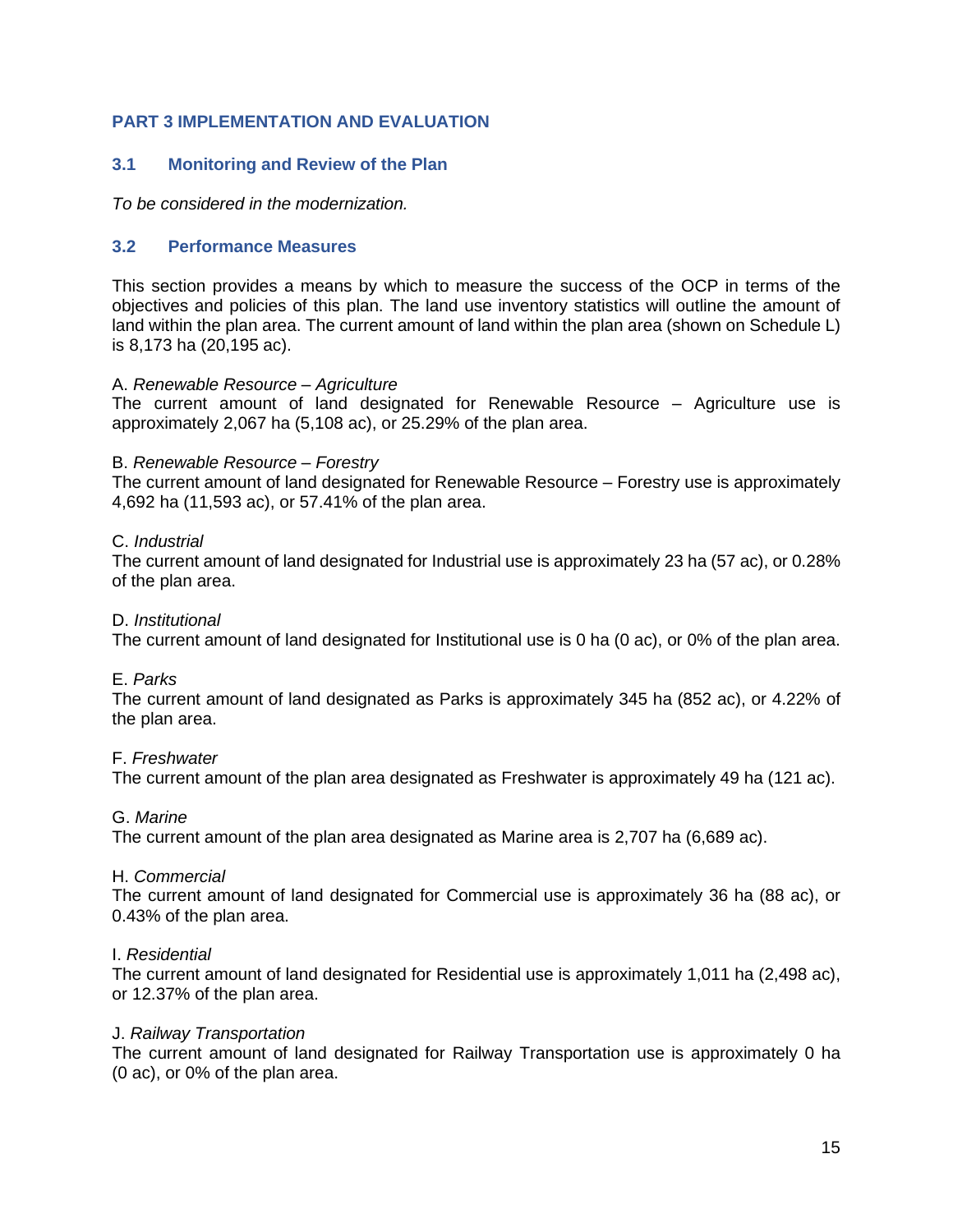# <span id="page-17-0"></span>Table 3–1 Regional Performance Measures

| <b>Land Use Designations</b>        | <b>Hectares</b> | <b>Acres</b> | % of Local Plan |
|-------------------------------------|-----------------|--------------|-----------------|
| Renewable Resource -<br>Agriculture | 2,067           | 5,108        | 25.29           |
| Renewable Resource -<br>Forestry    | 4,692           | 11,593       | 57.41           |
| Industrial                          | 23              | 57           | 0.28            |
| Institutional                       | 0               | 0            | 0.00            |
| Parks                               | 345             | 852          | 4.22            |
| Freshwater                          | 49              | 121          |                 |
| <b>Marine</b>                       | 2,707           | 6,689        |                 |
| Commercial                          | 36              | 88           | 0.43            |
| Residential                         | 1,011           | 2,498        | 12.37           |
| Railway Transportation              | 0               | 0            | 0.00            |
| Total                               | 8,173           | 20,195       | 100.00          |

#### **Electoral Area H - North Oyster/Diamond Local Area Plan**

1. When calculating the land use designations, land within the ALR is included in the designation within which it sits.

2. In the plan area, the total amount of ALR land is approximately 2,320 ha, or 19%.

3. In the plan area, there is no land within a growth containment boundary.

4. In calculating the total plan areas and percentages, Marine and Freshwater were not included.